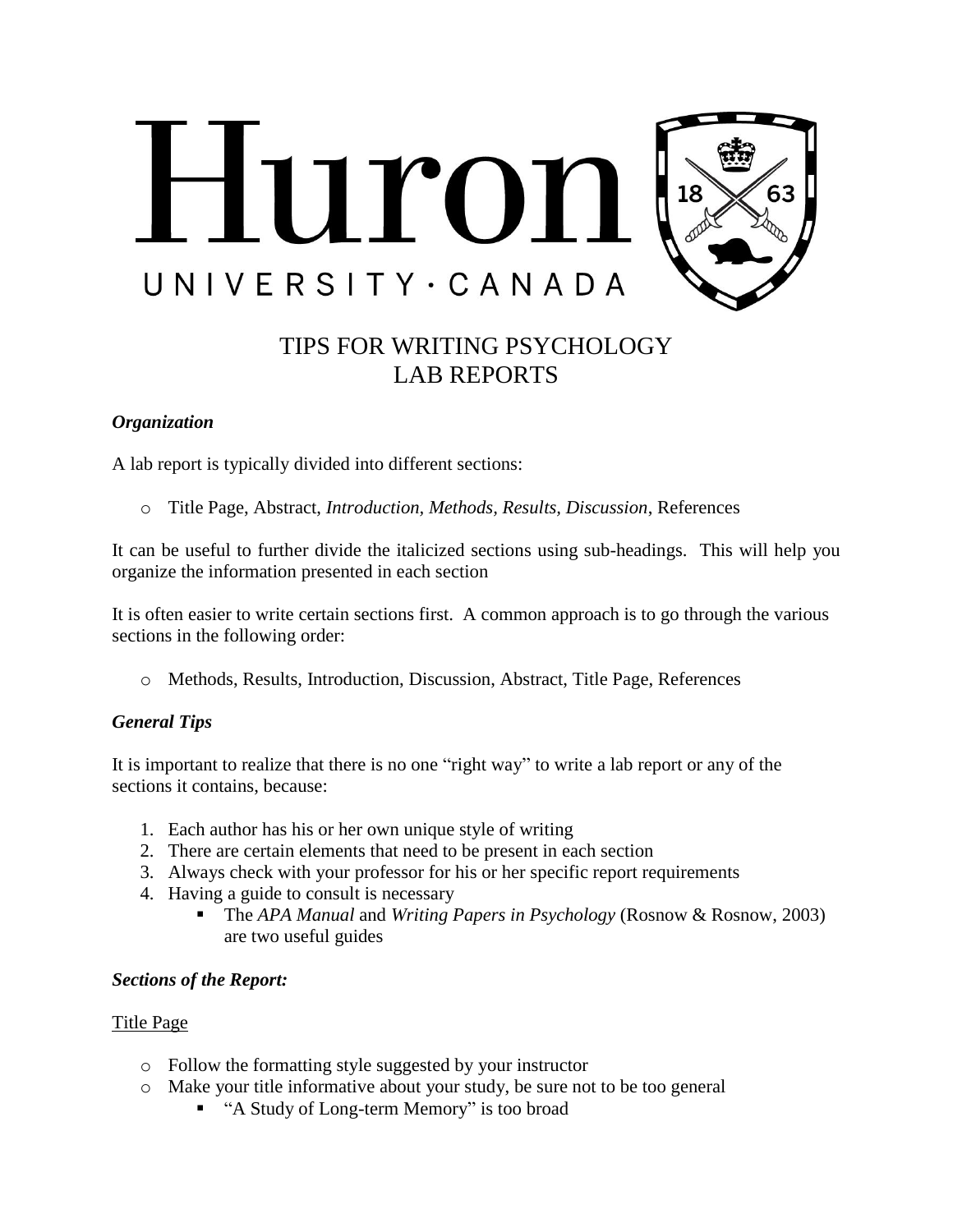## Abstract

In this section you **briefly** summarize your whole study (usually no more than 175-250 words)

- o Start with no more than one or two sentences to introduce your study
	- **Brief description of the research area and the purpose for your study**
- o One to two sentences to describe the most important aspects of your methodology
- o **Concisely** state the major findings of your study
- o Be sure to end with a concluding statement (bottom line that the reader should take from your study)

## Introduction

In this section you are introducing the reader to your research area in psychology, your study in particular and the reason for conducting your study (your purpose)

- o In the introduction you want to summarize the **relevant** background information and research and acknowledge work that has already been conducted in your particular field of study
- o In this way you are setting the stage to talk about **your** research study and to explain to the reader how your study different is from what anyone else in this area has done before

## *Getting background information:*

- o This involves searching scholarly databases for *primary journal articles* to find research regarding your topic
- o PsycInfo, Web of Science and PubMed are three particularly useful databases to search for psychological research
- o These databases can be accessed through the university library websites

*Note*: To make sure that the information and background research you are going to present in your introduction follows an organized and logical flow, it is often very useful to make a detailed outline first

Once you have described the background information and research necessary to set the stage, you then begin to describe the purpose for conducting your study at the end of the introduction

- o Some useful questions to ask yourself before writing this section are:
	- What novel contribution will this research make?
	- How does your research depart from and expand on what has already been done?

The introduction usually concludes by stating the research hypothesis or hypotheses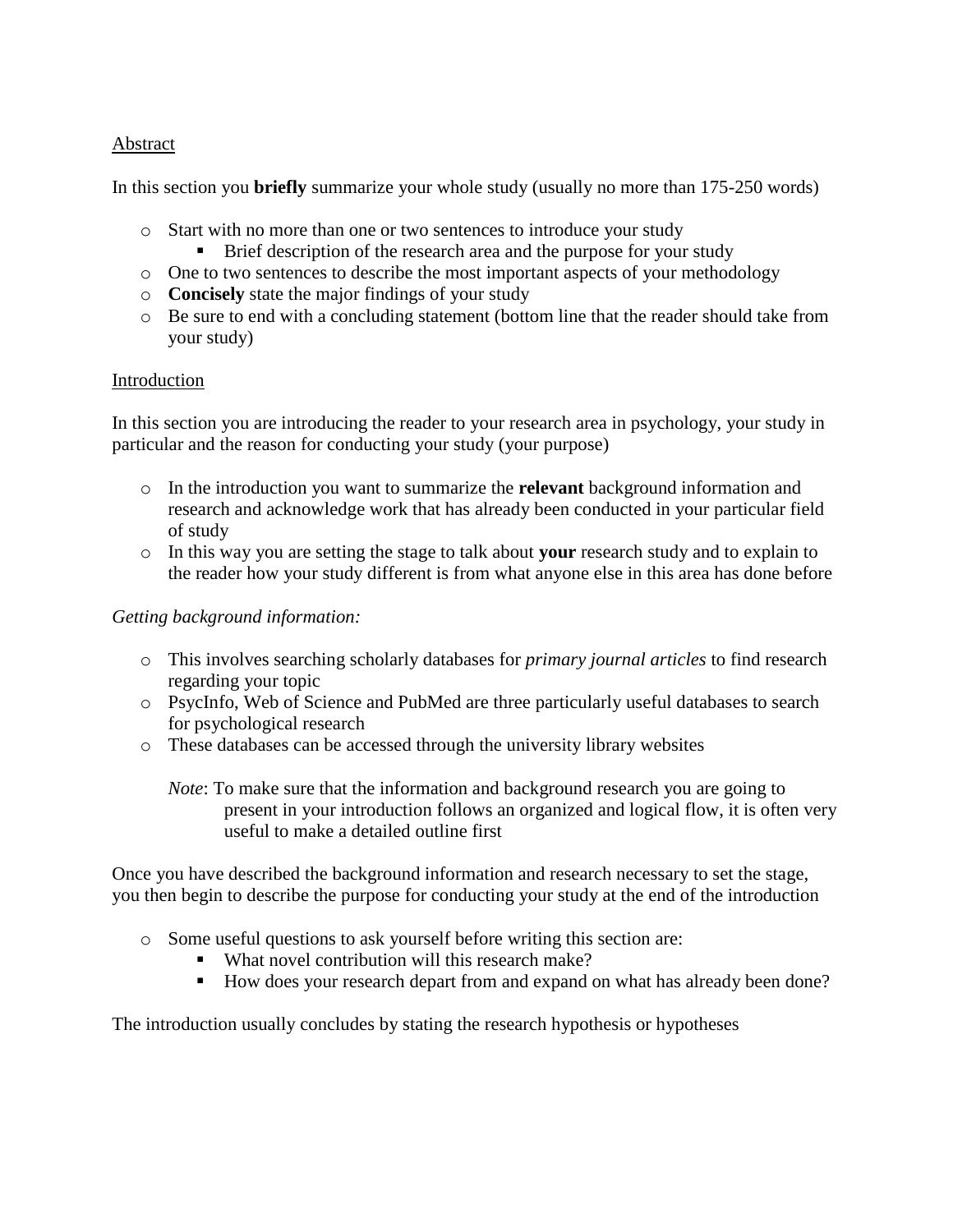## Methods

Here you need to tell the reader how you conducted your study, in sufficient detail to permit independent replication of your study

- o This section is typically divided into subsections such as:
	- **Subjects**
	- Apparatus
	- Procedure

Typically, at the end of the methods section you describe the statistical treatment of your data

o The location of statistical information in your lab report is usually assignment specific, so double check your assignment sheet or ask your professor

# Results

In this section you need to present the data you obtained in as clear, concise and comprehensive manner as possible

- o Here the data is described but not interpreted (you need to say what happened but avoid explaining why you obtained certain data)
	- Interpretation is saved for the discussion section
- o To make sure data is presented in an organized fashion, try to logically chunk data together
	- For example you might want to use a separate paragraph for each dependent variable examined

For information pertaining to the presentation of statistics it is best to consult your statistics text or the *APA Manual*

In the results section data is also presented using figures (pictures or graphs) and/or tables

- o Any figures or tables included in your report must be referred to in the written text of your results section
- o It is important to note that you **should not** repeat information presented in graphs in your text
	- For example, do not report means and standard errors in the written text of your results if this same information is presented in one of your graphs

# Discussion

In this section you want to discuss the results of your study in relation to previous research (the material you presented in your introduction)

Start out by reiterating the aims and hypotheses of your study